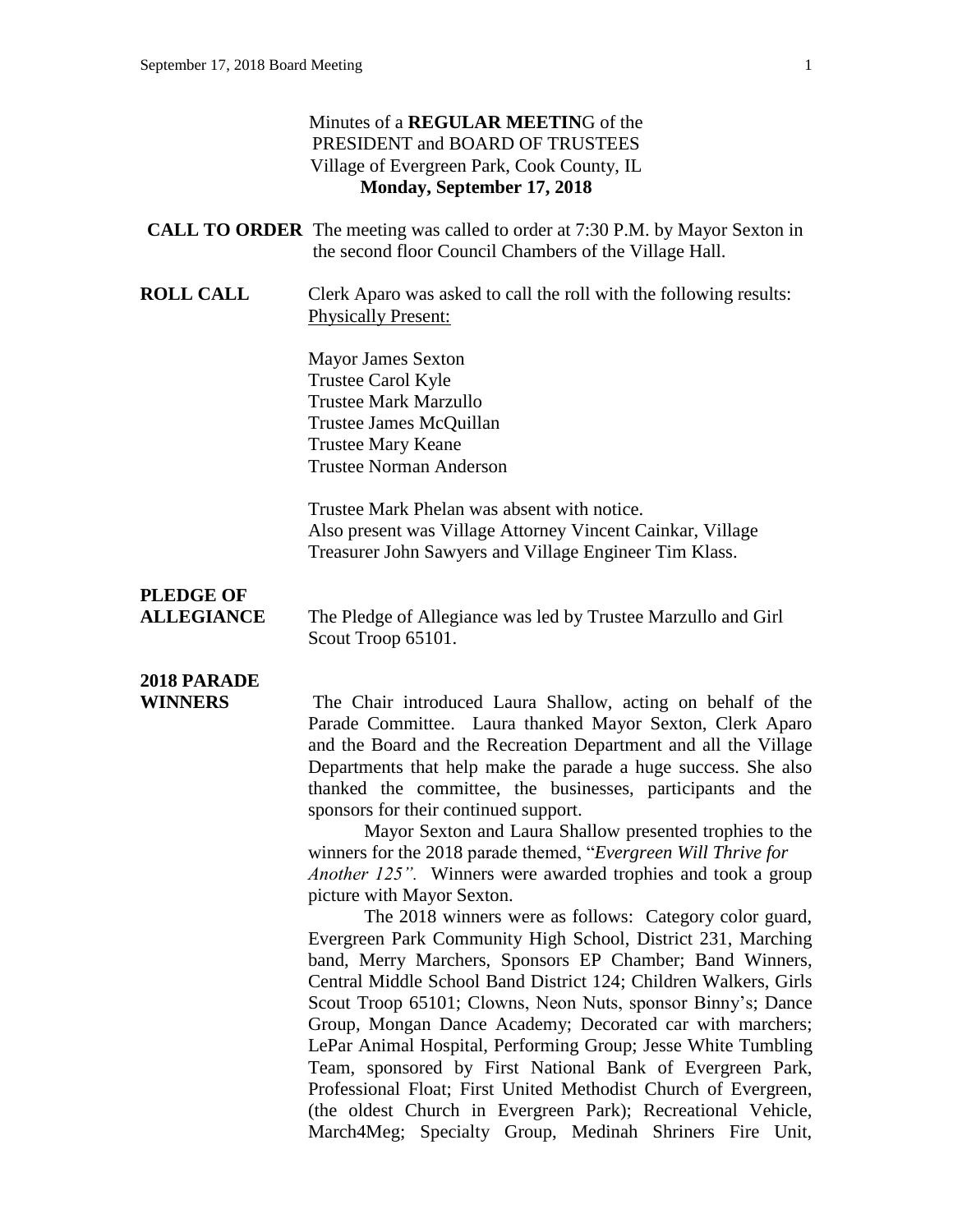sponsor Evergreen Bank Group; Unique Group, Cirques Experience/Wheel Jam, Vehicles; STARS Ham Radio Club, Vehicle with Marchers; First United Methodist Church, Walkers; LePar Animal Hospital, Southsiders for Peace.

Laura presented a special Village recognition award to the Evergreen Park Public Works Department for all their help over the past (33) thirty three years with the parade. PW Director Bill Lorenz accepted the trophy and thanked all the other members of the committee and the Village for this wonderful honor.

The Mayor congratulated all the winners and thanked Laura Shallow and Recreation Director Dennis Duffy and all the Village Departments for another great year. The audience gave the winners a hearty round of applause.

# **HISTORICAL**

**COMMISSION** Due to the large number of audience members the Chair moved the awarding of the plaque and certificates of appreciation to the Historical Commission to this portion of the meeting. He asked the Clerk to read the entire Resolution No.7-2018.

> He introduced Mr. George Peso, Chairman of the Commission who introduced the members of the Historical Commission. Mr. Peso stated the work was completed over an 18 month period and presented the Chair with gifts from the Historical Commission. The Board and the audience gave the Historical Commission appreciative applause and a standing ovation.

> Glenn Pniewski stated that Dr. Robert Machak, Superintendent of School District 124 has contacted him regarding a "traveling" museum to the grade schools. Mrs. Virginia Wrobel asked if the Commission could have a permanent home somewhere in the Village. The Chair stated we will be looking.

**OPEN PUBLIC** The Chair made the following announcements:

- 1. Thanks to the EP Recreation Department for their recent soccer program with between 250-300 participating athletes.
- 2. Thank you to Perry Danos, home-grown talent and former resident, for bringing Nashville music to Evergreen Park during his recent performance yesterday at the 50 acre park with his band Sundance.
- 3. Read a portion of a letter from a patient at LCM thanking the EPPD especially Police Lt. Hart for their compassion during a recent incident.
- 4. The Chair introduced and welcomed Ms. Pyeisha "Pye" Allen as the new Director of the Youth Department. The audience gave her a round of applause.
- 5. The Village of Evergreen Park will host the annual Hot Rod Classic Car Show at Yukich Field on Friday,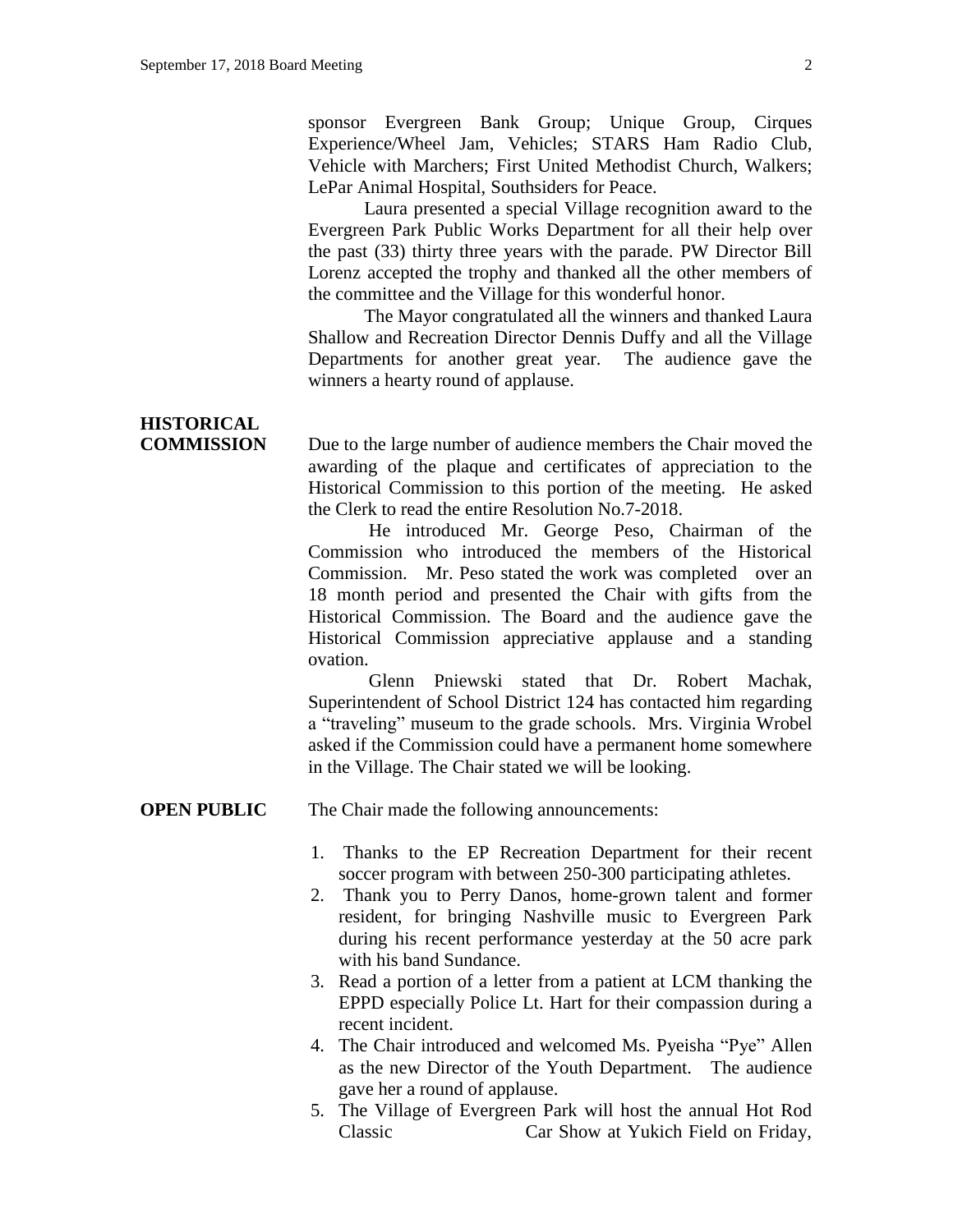September 28, 2018 from 3-10 p.m. proceeds benefit the MSA Coalition, Multiple System Atrophy in memory of Vince DeCaro, friend and former Chairman of the Car Show.

- 6. The Recreation Department's Candlelight Theater presents, "The Man Who Came to Dinner", September 28-30, 2018 for (3) three consecutive performances at the Senior Center. Tickets are available at the Community Center.
- 7. St. Xavier's 5K Run/Walk will take place at 9:00 a.m. on Saturday, September 22, 2018.
- 8. Farmers Market continues on Thursdays from 7:00 am-1:00 pm at

Yukich Fields.

- 9. Thanks to Jim Nowicki and all the volunteers at the farm for cultivating over 2,378 pounds of veggies and produce donated to the EP Food Pantry.
- 10. The Chair noted he spoke to two people this week regarding West Nile Virus. He encouraged everyone to take precautions when outdoors.

#### **OPEN PUBLIC**

**AUDIENCE** Ms. Watkins, 9500 Block of Sacramento thanked the Police Department and the Mayor for all they do for the residents.

### **REGULAR**

**AGENDA** Motion by Trustee Kyle second by Trustee McQuillan to waive the reading of the minutes of the September 4, 2018 Regular Meeting by the President and Board of Trustees and approved as presented was passed by unanimous voice vote and so ordered by the Chair.

#### **RESOLUTION**

**NO. 22-2018** Motion by Trustee Marzullo second by Trustee Anderson, to approve **Resolution NO. 22-2018** with expenditures of the General Corporate Fund of \$ 320,762.40 and the Water Management Fund in the amount of \$ 270,289.03 and the Capital Improvement Fund, \$513,437.53 and the Street Bond Fund \$ 77,470.00 for a total of \$ 1,181,958.96. Upon roll call, voting YES: Trustees Kyle, Marzullo, McQuillan, Keane and Anderson; voting NO: NONE. The motion was passed and so ordered by the Chair.

### **TREASURER**

**REPORT** Motion by Trustee McQuillan second by Trustee Marzullo to approve the Treasurer's Report in the amount of \$ 7,028,877.26 in the General Fund and \$4,515,960.99 in the Sewer and Water Fund for August 2018. The motion was passed by unanimous voice vote and so ordered by the Chair.

#### **BUSINESS**

**CERTIFICATES** *NO BUSINESS APPLICATIONS AT THIS TIME.*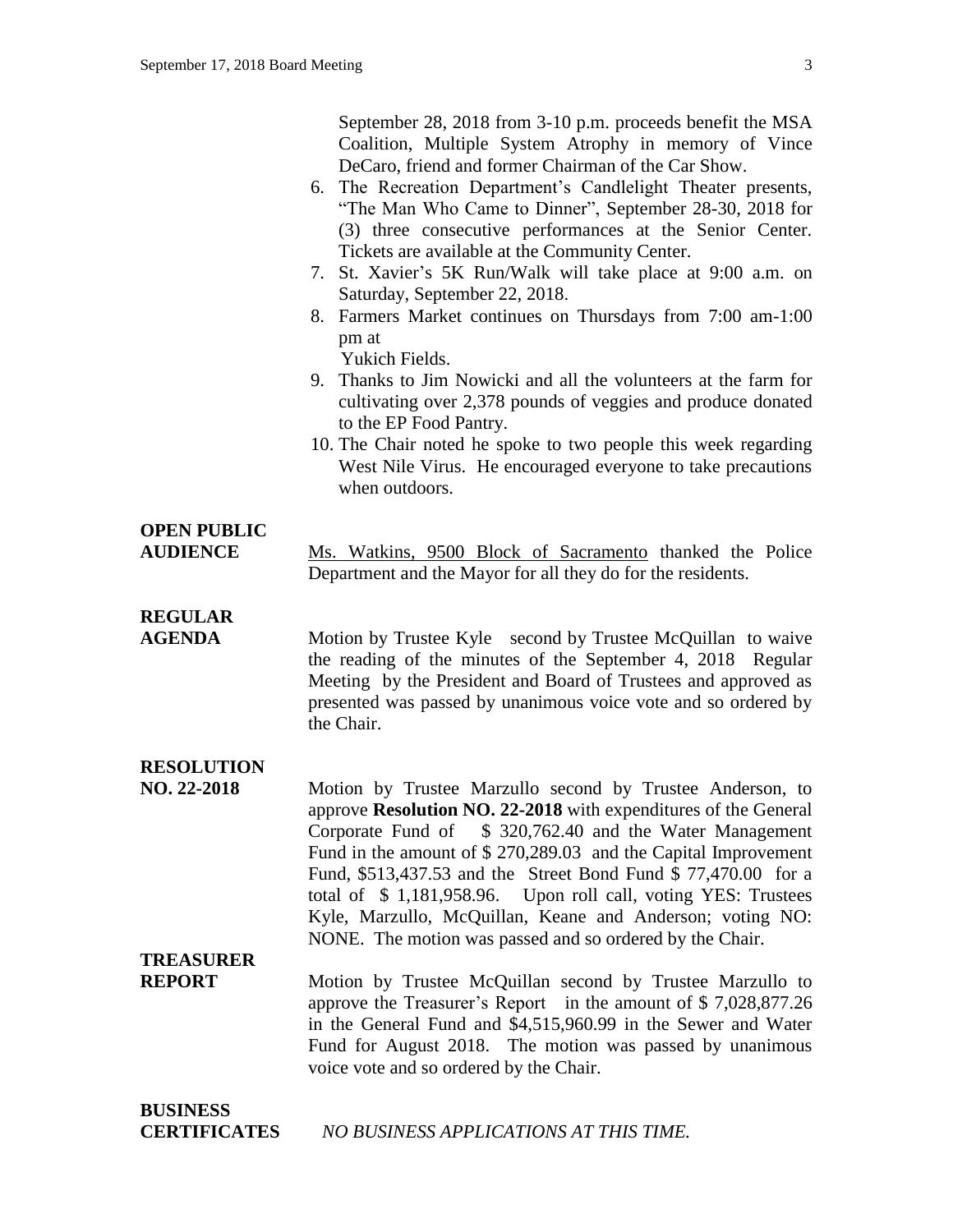#### **ORDINANCE**

**NO. 25-2018** Motion by Trustee Kyle second by Trustee Anderson to approve **ORDINANCE NO. 25-2018,"AN ORDINANCE APPROVING THE 98TH STREET SUBDIVISON OF THE PROPERTY LOCATED AT 3240 W. 98TH STREET, EVERGREEN PARK, ILLINOIS."** Upon roll call, voting YES: Trustees Marzullo, McQuillan, Keane, Anderson and Kyle; voting NO: NONE. The motion was passed and so ordered by the Chair.

#### **RESOLUTION**

**NO. 6-2018** Motion by Trustee McQuillan second by Trustee Keane to approve **RESOLUTION NO. 6-2018**," **A RESOLUTION OF THE VILLAGE OF EVERGREEN PARK, COOK COUNTY, ILLINOIS, AUTHORIZING THE EXECUTION OF A HIGHWAY AUTHORITY AGREEMENT WITH ADDENDUM FOR THE PROPERTY LOCATED AT 3101- 3145 WEST 87TH STREET, EVERGREEN PARK, ILLINOIS, OWNED BY WINIFIRED BALL.** Upon roll call, voting YES: Trustees Marzullo, McQuillan, Keane, Anderson and Kyle; voting NO: NONE. The motion was passed and so ordered by the Chair.

#### **RESOLUTION**

**NO. 7-2018** Motion by Trustee Marzullo second by Trustee Kyle to approve **RESOLUTION NO. 7-2018**," **A RESOLUTION OF THE VILLAGE OF EVERGREEN PARK, COOK COUNTY, ILLINOIS, THANKING THE EVERGREEN PARK HISTORICAL COMMISSION FOR THEIR WORK AND<br>DEDICATION IN ADDRESSING THE 125<sup>TH</sup> DEDICATION IN ADDRESSING THE ANNIVERSARY OF THE VILLAGE OF EVERGREEN PARK."** The Chair thanked the Historical Commission which consisted of George Peso, Chairman and Members: Karen Buikema, Renee Contento, Steve Donegan, Mike Engel, Cindy Epply, Evanne Kennedy, Elizabeth Lorenz, Kathy Mazurek, Therese Montgomery, Debbie Peso, Glenn Pniewski, Tom Riccio, Stan Urbanczyk, Elsie Westefer, Gary Westefer and Virginia Wrobel. Upon roll call, voting YES: Trustees Marzullo, McQuillan, Keane, Anderson and Kyle; voting NO: NONE. The motion was passed and so ordered by the Chair.

## **PRO CHAMPS**

**AGREEMENT** Motion by Trustee Anderson second by Trustee McQuillan to approve the agreement between the Village of Evergreen Park, Il and Property Registration Champions, LLC. The Chair noted this agreement allows the Village to register the legally responsible owners and ensure timely inspections and maintenance of foreclosed properties. Upon roll call, voting YES: Trustees Marzullo, McQuillan, Keane, Anderson and Kyle; voting NO: NONE. The motion was passed and so ordered by the Chair.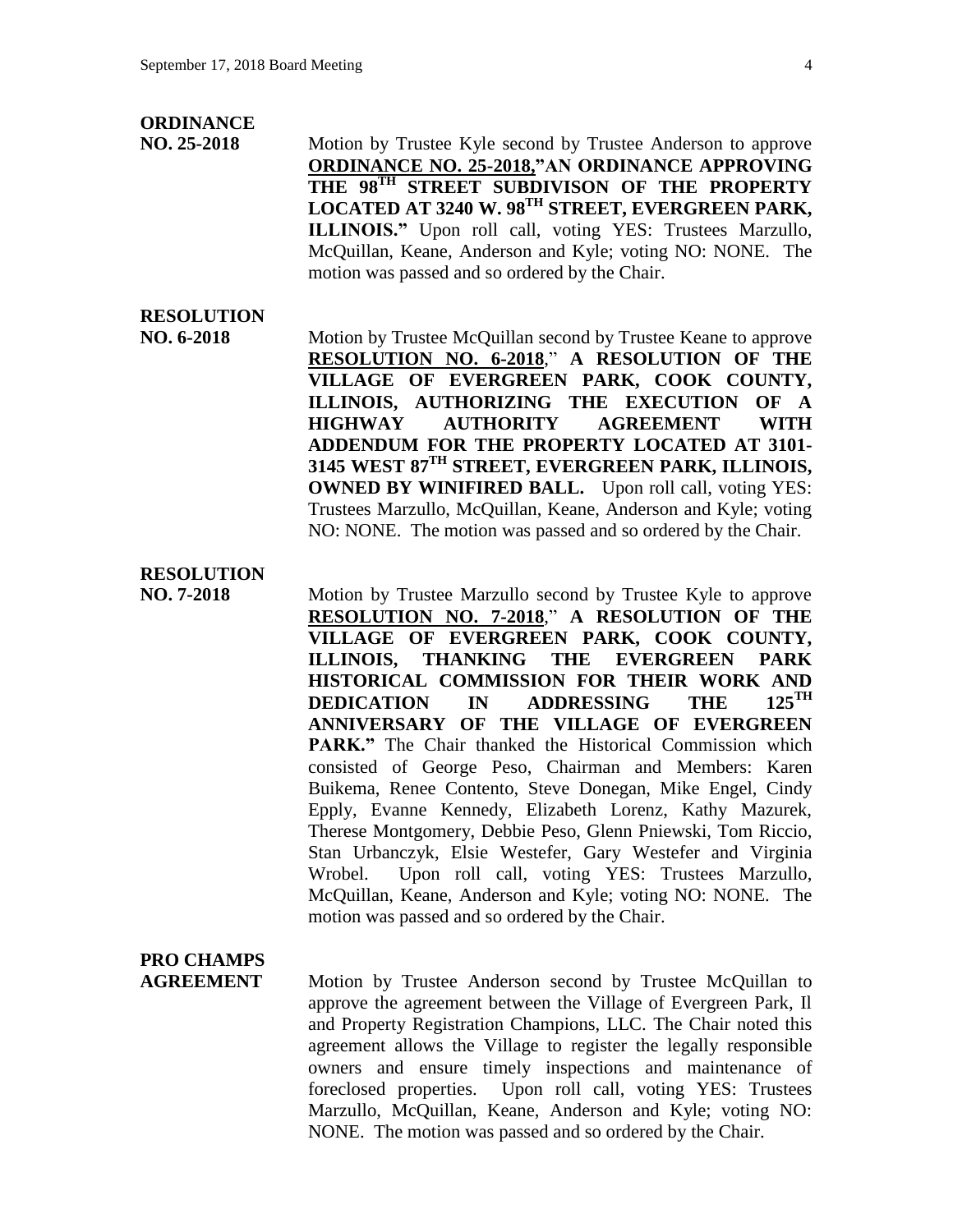#### **QUEEN OF**

**MARTYRS** Motion by Trustee Kyle second by Trustee Marzullo to approve the request from Queen of Martyrs for their annual Walk- a-Thon, to be held on Friday, October 5, 2018 from 8:00 a.m. to 11:30 p.m. Upon roll call, voting YES: Trustees Marzullo, McQuillan, Keane, Anderson and Kyle; voting NO: NONE. The motion was passed and so ordered by the Chair.

## **ENGINEER'S**

**REPORT** Mr. Klass had no report.

# **ATTORNEY'S**

**REPORT** Attorney Cainkar had no report.

**BIDS** Motion by Trustee Kyle second by Trustee Marzullo to approve PW Director Lorenz's request to solicit bids for the partial concrete sidewalks at the Community Center. Upon roll call, voting YES: Trustees McQuillan, Keane, Anderson, Kyle and Marzullo; voting NO: NONE. The motion was passed and so ordered by the Chair.

> Motion by Trustee Kyle second by Trustee McQuillan to approve PW Director Lorenz's request to authorize the change in price of the 2019 Ford F-550 XL 4 x 2 Chassis Cab. The old hook lift will be transferred to the new cab and chassis. The old S-30 truck is being replaced due to a blown engine. This truck is for the PW Department, with costs to be paid by 50% Water Management at \$ 24,092.50 and 50% Streets and Parks at \$24,092.50 the total cost is \$48,185.00. Upon roll call, voting YES: Trustees Keane, Anderson, Kyle, Marzullo and McQuillan; voting NO: NONE. The motion was passed and so ordered by the Chair.

> Motion by Trustee McQuillan second by Trustee Keane to approve the request from Fire Chief Kleinhaus to place an order from Fire Service Inc., as part of the replacement program for a new 2018 E-One pumper \$444,235.00 minus a trade in allowance for a 2000 E-One pumper of \$25,0000 for a total of \$ 419,235.00. The order must be placed by September 17, 2018 to avoid a 5% increase in price. Delivery date is November 1, 2019 and the budgeted payment is for FY 2019/2020. Upon roll call, voting YES: Trustees Anderson, Kyle, Marzullo, McQuillan and Keane; voting NO: NONE. The motion was passed and so ordered by the Chair.

**MISC.** The Chair noted a payout to Henry Brothers for application #5 for the Community Center in the amount of \$ 487,495.53. No action taken. Information Only.